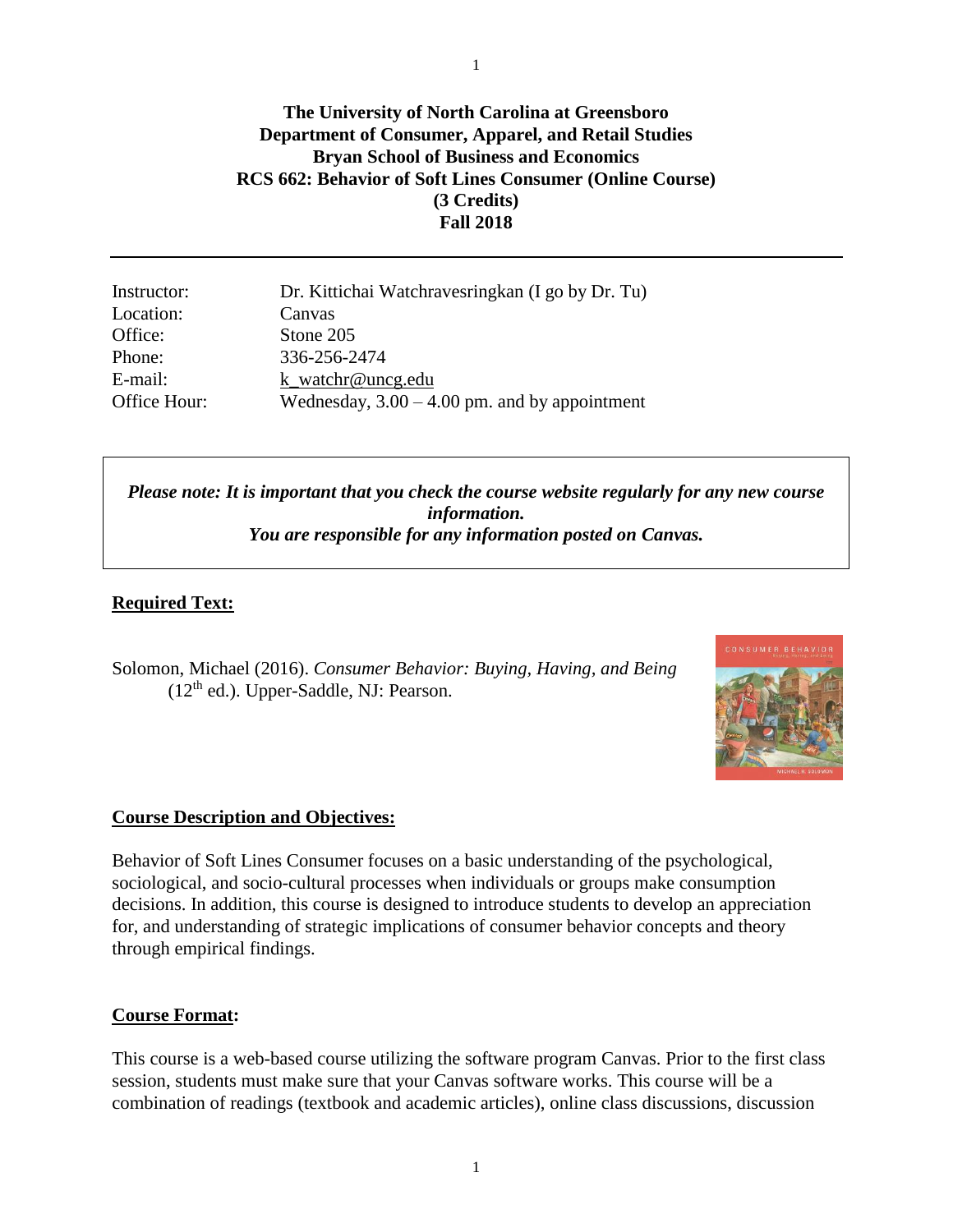leader, and execution of assignments and a final project. You are expected to have read chapter(s) and academic articles assigned in the syllabus each week. More importantly, you will be assigned to serve as a discussion-leader on a selected topic one time for the entire semester. You are allowed to pair with your classmate; however, your grade will be evaluated individually.

# **Rules of Conduct:**

| Academic Misconduct: | Academic misconduct of any form (e.g., cheating, plagiarism) will |
|----------------------|-------------------------------------------------------------------|
|                      | not be tolerated in this class and will result in an "F" for this |
|                      | course.                                                           |

#### **Course Requirements and Assignments:**

|    | <b>Total:</b>                                         | <b>100%</b> |
|----|-------------------------------------------------------|-------------|
| 5. | <b>Online Class Participation</b>                     | 20%         |
| 4. | Discussion Leadership                                 | 10%         |
| 3. | Assignments                                           | 20%         |
| 2. | Term Project                                          | 20%         |
|    | Examination<br>Midterm $(15\%)$ & Final Exam $(15\%)$ | 30%         |

# **Final Grading Scale:**

| $A = 93 - 100\%$ | $A = 90 - 92\%$ | $B+=87-89\%$          |
|------------------|-----------------|-----------------------|
| $B = 83 - 86 %$  | $B = 80 - 82\%$ | $C_{\pm} = 77 - 79\%$ |
| $C = 73 - 76\%$  | $F = 73\%$      |                       |

## **Exams:**

Exams are not cumulative. They are based upon readings (mainly from the textbook), online class discussion, assignments, and other materials covered in class. All exams will consist of multiple choice and essay. NO MAKE UP EXAMS WILL BE GIVEN.

## **Term Project:**

Please see additional handout.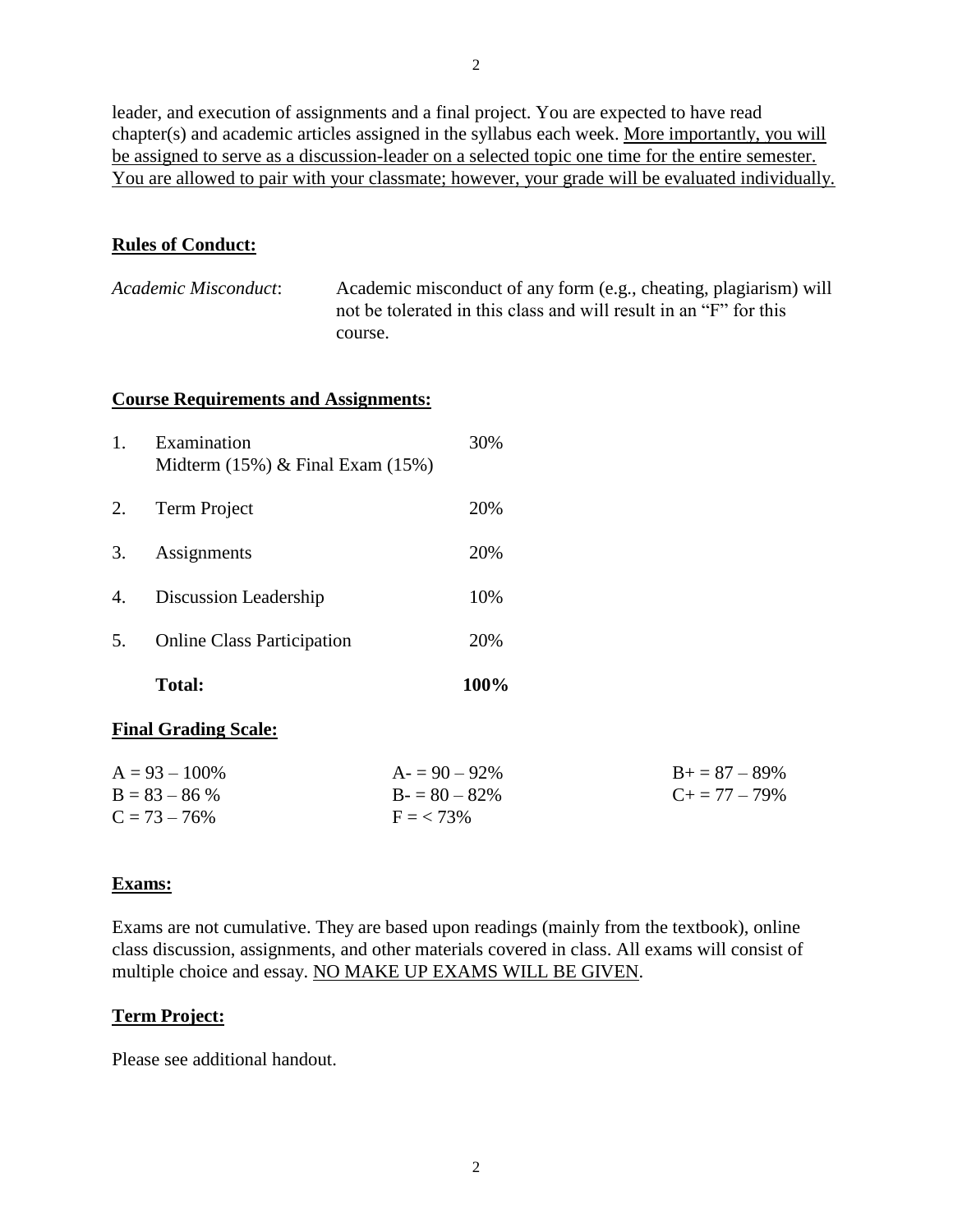#### **Assignments:**

There will be weekly assignments. All assignments are due before midnight on designated due date (see tentative course schedule). You should be prepared to discuss these assignments via Discussion Board. Thus, make sure to make an extra copy of each assignment for yourself. Note, all assignments must be typed and double spaced with one inch margin across. Late submission will involve loss of points (**a 30% reduction** of the total grade for that assignment for each day late). This is fair to those who submit assignments on time.

#### **Discussion Leadership:**

To make class discussion interesting and to draw attention in your specific expertise, a series of online discussions via Discussion Board are scheduled which connect class topics to real-life experiences. You will have the opportunity to lead our online class discussion based on the topic assigned for one class session. You will each assign for one online class discussion, which focuses on selected concepts from the text/assigned readings for that week. For assigned readings (academic articles), you are also responsible to craft a set of discussion questions and lead online class discussion for that week. Thus, you are to present/post the discussion questions (3-4 questions), lead discussions of the selected issues, and connect the issues to real-world examples from industry. More importantly, you have to demonstrate how the concepts and frameworks are applicable in the real world. **If you are a designated discussion leader for that week, make sure to post your discussion questions on the Discussion Board no later than midnight on Thursday. The discussion questions for the week will run from Thursday until the next following Wednesday (until midnight). In addition, please turn in a 1-2 page write-up (typed, double spaced, one inch margin across) for me of your goals, your logic, and what you hope to accomplish in your roundtable.**

#### **Online Class Participation:**

Online class participation is extremely important. Remember, this is your class. Thus, you should make it as interesting as possible. Your participation grade will be evaluated on the level and quality of your contribution. Quality discussions include moving the discussion forward, offering a unique, different, and relevant perspectives on the issue, building on comments of others, and demonstrating reflective thinking.

You are required to:

- **post two (2) substantive comment to posted questions in Discussion Board each week** (Note, you need to post your comments to the original questions your 1<sup>st</sup> post no later than Sunday but try to post these earlier so that your friends can make some comments and you do not have to post comments to all posted questions) and
- **post two (2) substantive comment(s) to other students' discussion (or comment).**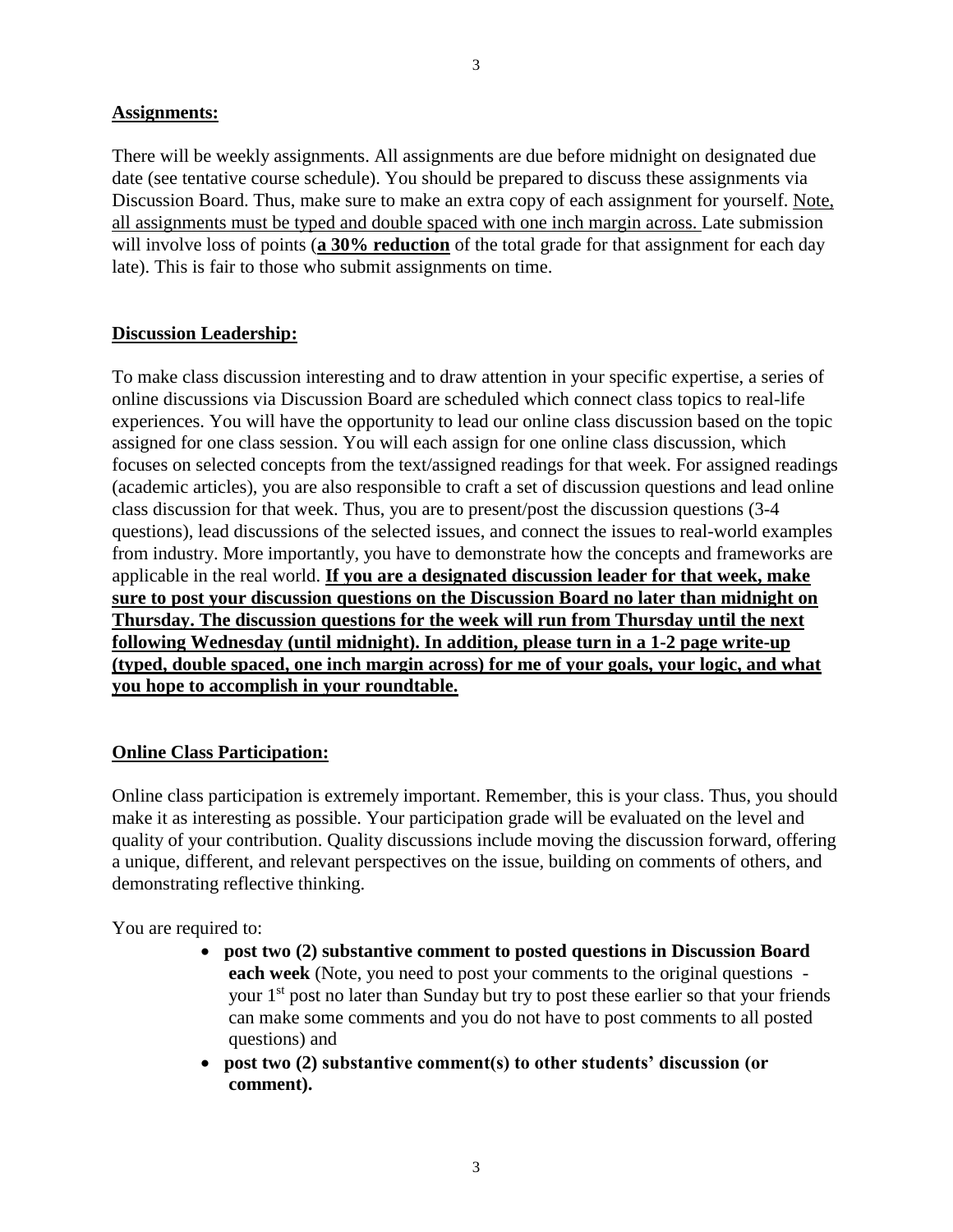The Discussion Board for the week runs from Monday (before noon) to the following Sunday (until Midnight).

Online class participation will be measured on a weekly basis as well as overall at the end of the semester.

### **Incompletes (for entire course):**

Grades of incomplete will only be given to those students who have participated fully in the majority of class and who experience an extreme and unusual situation outside of their control that severely interferes with their ability to successfully complete the course. An option to receive an incomplete will be at discretion of the instructor. In addition, the reason for the incomplete must be verified and there must be a written agreement with the student that specifies the work to be done and a timetable for completion.

## **Problems and Suggestions:**

I am here to educate and help you. Please feel free to raise any concerns and/or suggestions related to this course that we all benefit. You are strongly encouraged to discuss with me any problems related to this course.

| Date                    | Topics                                                                                                                                                                                                                                                                                                                                                                         | Activities                                  |
|-------------------------|--------------------------------------------------------------------------------------------------------------------------------------------------------------------------------------------------------------------------------------------------------------------------------------------------------------------------------------------------------------------------------|---------------------------------------------|
| Week 1<br>$(Aug 14-19)$ | Ch. 1 (Buying, Having, and Being)<br>Academic article reading:<br>Fournier, S. (1998). Consumers and their brands: Developing<br>relationship theory in consumer research. Journal of Consumer<br>Research, 24(4), 343-373.                                                                                                                                                    |                                             |
| Week 2<br>(Aug 20 – 26) | Ch. 2 (Consumer and Social Well-Being) $\&$<br>Ch. 3 (Perception)<br>Academic article readings:<br>Morrison, M., Gan, Sarah, Dubelaar, C., & Oppewal, H. (2011). In-<br>$\bullet$<br>store music and aroma influences on shopper behavior and<br>satisfaction. Journal of Business Research, 64(6), 558-564.<br>Byun, S-E., & Sternquist, B. (2011). Fast fashion and in-store | Assignment # 1 Due<br>(Sunday Aug. $26th$ ) |

# **COURSE TOPICS AND TENTATIVE CLASS SCHEDULE**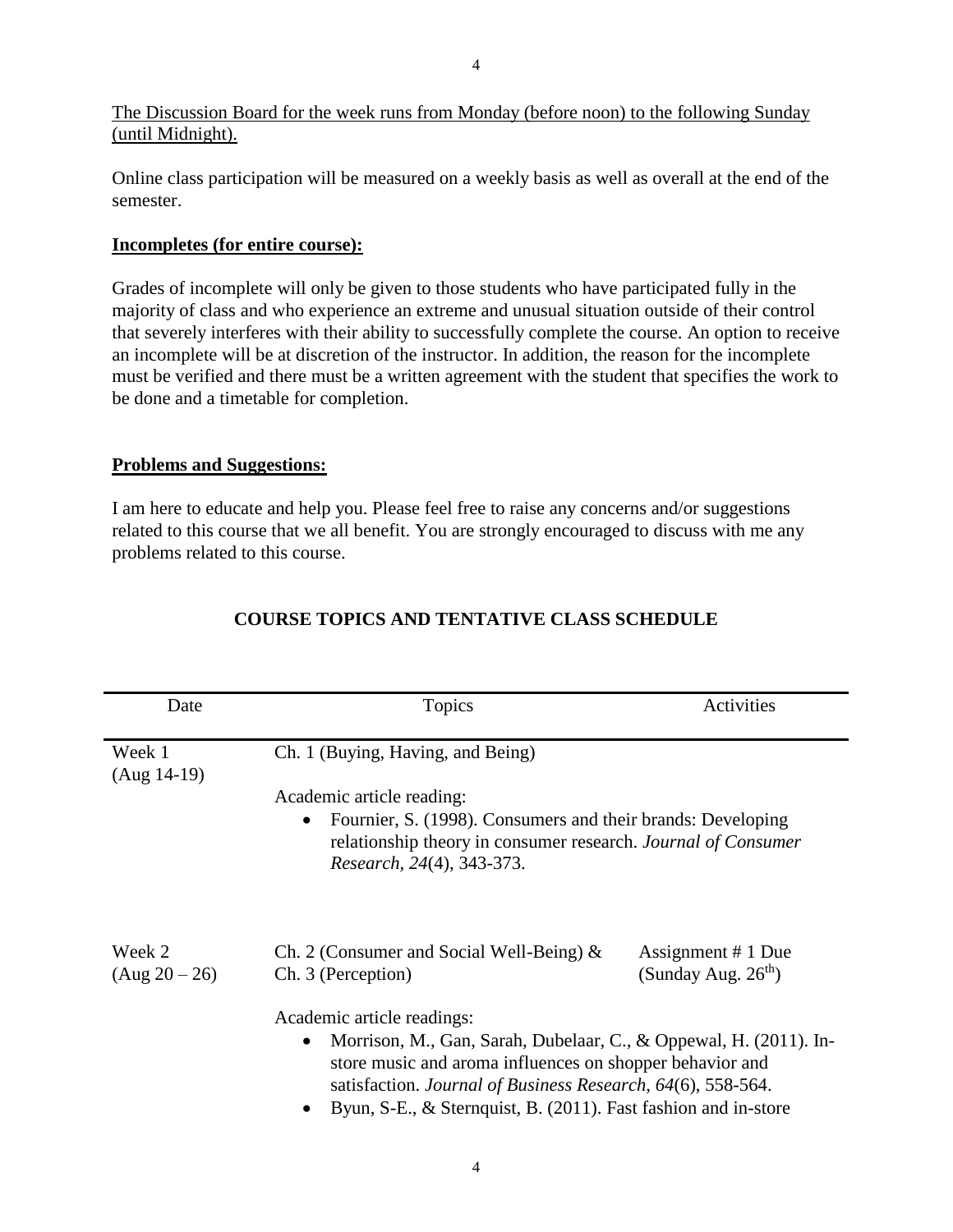| hoarding: The drivers, moderators, and consequences. Clothing and |
|-------------------------------------------------------------------|
| Textiles Research Journal, 29(3), 187-201.                        |

| Week 3<br>(Aug 27 - Sept. 2) | Ch. 4 (Learning & Memory) $\&$<br>Ch. 5 (Motivation & Affect)<br>Academic article readings:<br>Till, B. D., Stanley, S. M., & Priluck, R. (2008). Classical<br>conditioning and celebrity endorsers: An examination of<br>belongingness and resistance to extinction. Psychology &<br>Marketing, 25(2), 179 - 196.<br>Kukar-Kinney, M., Ridgway, N. M., & Monroe, K. B. (2009). The<br>$\bullet$<br>relationship between consumers' tendencies to buy compulsively<br>and their motivations to shop and buy on the Internet. Journal of<br><i>Retailing</i> , $85(3)$ , $298 - 307$ . | Assignment # 2 Due<br>(Sunday Sept. $2nd$ )           |
|------------------------------|---------------------------------------------------------------------------------------------------------------------------------------------------------------------------------------------------------------------------------------------------------------------------------------------------------------------------------------------------------------------------------------------------------------------------------------------------------------------------------------------------------------------------------------------------------------------------------------|-------------------------------------------------------|
| Week 4<br>$(Sept. 3 - 9)$    | Ch. 6 (The Self: Mind, Gender, and Body)<br>Academic article readings:<br>Peluchette, J.V., Karl, K., & Rust, K. (2006). Dressing to impress:<br>Beliefs and attitudes regarding workplace attire. Journal of Business<br>and Psychology, $21(1)$ , 45-63.<br>Kim, H.K., & Damhorst, M.L. (2010). The relationship of body-<br>$\bullet$<br>related self-discrepancy to body dissatisfaction, apparel<br>involvement, concerns with fit and size of garments, and purchase<br>intentions in online apparel shopping. Clothing and Textiles<br>Research Journal, 28(4), 239-254.       | Assignment # 3 Due<br>(Sunday Sept. 9 <sup>th</sup> ) |
| Week 5<br>(Sept. $10 - 16$ ) | Ch. 7 (Personality, Lifestyles, and Values)<br>Academic article readings:<br>Aaker, J.L. (1997). Dimensions of brand personality. Journal of<br>Marketing Research, 34(3), 347-356.<br>Wiedmann, K-P., Hennigs, N., & Siebels, A. (2009). Value-based<br>$\bullet$<br>segmentation of luxury consumption behavior. Psychology &<br>Marketing, 26(7), 625-651.                                                                                                                                                                                                                         | Assignment #4 Due<br>(Sunday Sept. $16th$ )           |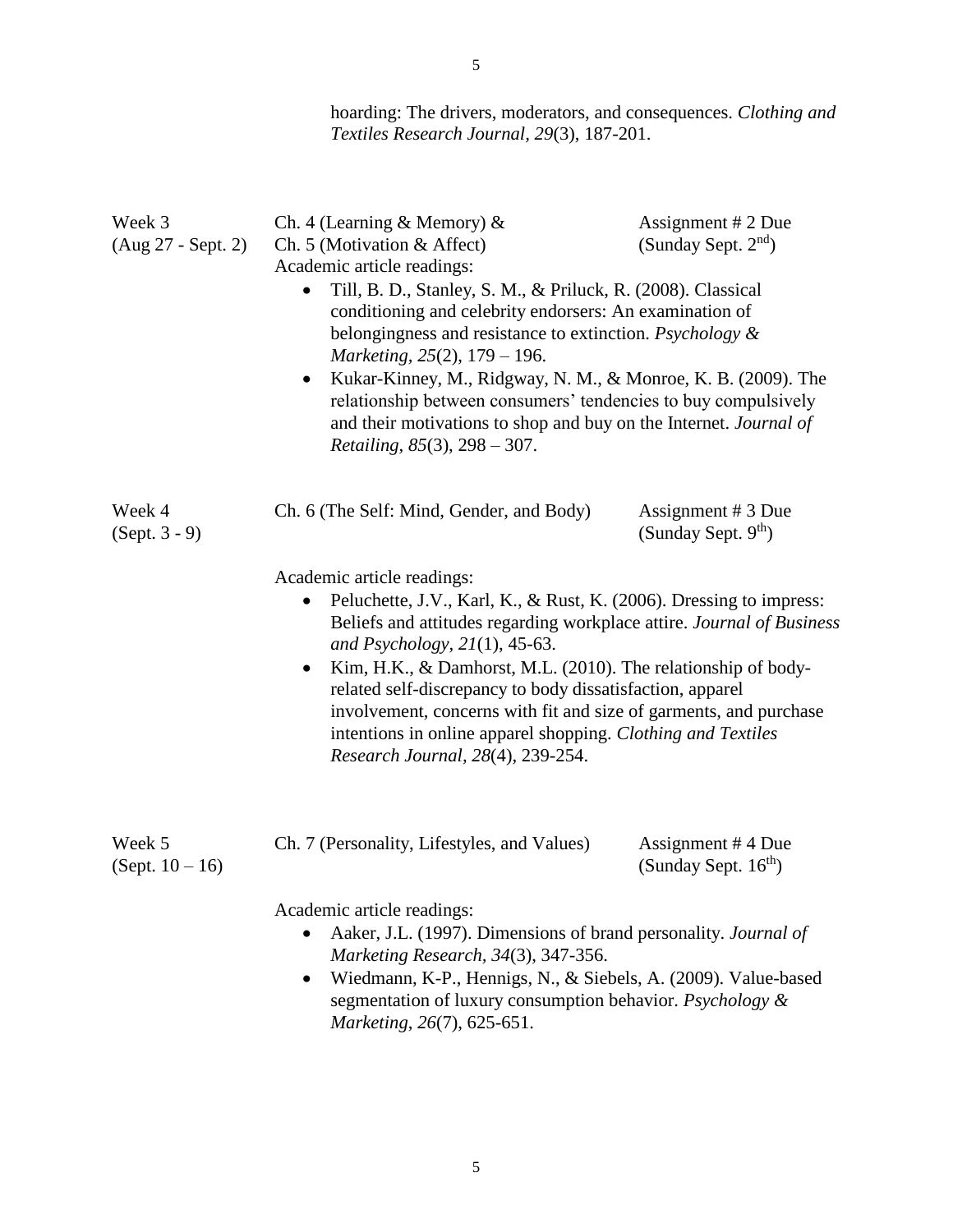| (Sept. $17 - 23$ )        | Communications)<br>Academic article readings:<br>Oh, H., & Jasper, C. (2006). Processing of apparel advertisements:<br>Application and extension of Elaboration Likelihood Model.<br>Clothing and Textiles Research Journal, 24(1), 15-32.<br>Chang, H. J., O'Boyle, M., Anderson, R. C., & Suttikun, C. (2016).<br>$\bullet$<br>Ab fMRI study of advertising appeals and their relationship to<br>product attractiveness and buying intentions. Journal of Consumer<br><i>Behaviour, 15(6), 538 – 548.</i>                                                                                          | (Sunday Sept. 23 <sup>th</sup> )             |
|---------------------------|------------------------------------------------------------------------------------------------------------------------------------------------------------------------------------------------------------------------------------------------------------------------------------------------------------------------------------------------------------------------------------------------------------------------------------------------------------------------------------------------------------------------------------------------------------------------------------------------------|----------------------------------------------|
| Week 7<br>$(Sept. 24-30)$ | $1^{st}$ Exam (Ch. 1 – Ch. 8) – Due Sunday Sept 30 <sup>th</sup> at 11.59 pm.<br><b>Midterm Exam will be posted on Canvas on Saturday Sept 29th from 7</b><br>a.m. until Sunday Sept 30 <sup>th</sup> at midnight                                                                                                                                                                                                                                                                                                                                                                                    |                                              |
| Week 8<br>$(Oct. 1 - 7)$  | Ch. 9 (Decision Making)<br>Academic article readings:<br>Makgosa, R., & Sangodoyin, O. (2017). Retail market<br>$\bullet$<br>segmentation: The use of consumer decision-making styles, overall<br>satisfaction and demographics. The International Review of Retail,<br>Distribution and Consumer Research, $28(1)$ , $64 - 91$ .<br>Cervellon, M-C., Carey, L., & Harms, T. (2012). Something old,<br>$\bullet$<br>something used: Determinants of women's purchase of vintage<br>fashion vs. second-hand fashion. International Journal of Retail<br>and Distribution Management, 40(12), 956-974. | Assignment $# 6$ Due<br>(Sunday Oct. $7th$ ) |
| Week 9<br>$(Oct. 8 - 14)$ | Ch. 10 (Buying, Using, and Disposing)<br>Academic article readings:<br>Baker, J., Parasuraman, A., Grewal, D., & Voss, G.B. (2002). The<br>influence of multiple store environment cues on perceived<br>merchandise value and patronage intentions. Journal of Marketing,<br>$66(2)$ , 120-141.<br>Tifferet, S. & Herstein, R. (2012). Gender differences in brand<br>$\bullet$<br>commitment, impulse buying, and hedonic consumption. Journal of<br>Product & Brand Management, 21(3), 176-182.                                                                                                    | Assignment #7 Due<br>(Sunday Oct. $14th$ )   |

Assignment # 5 Due

Ch. 8 (Attitudes and Persuasive

Week 6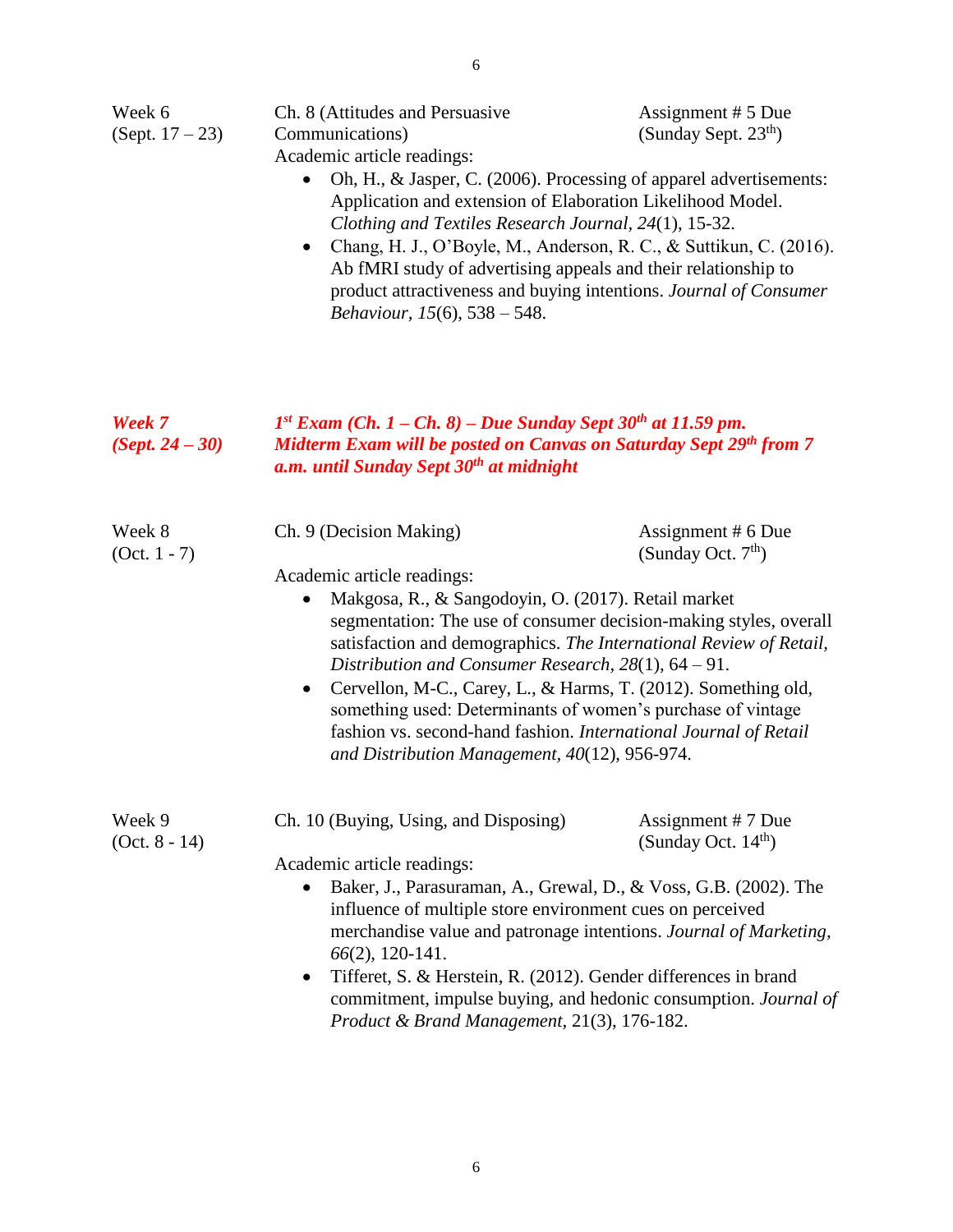| Week 10<br>(Oct. $15 - 21$ )    | Ch. 11 (Groups and Social Media)                                                                                                                                                                                                                                                                                                                                                                                                                                                 | Assignment # 8 Due<br>(Sunday Oct. $21st$ )    |
|---------------------------------|----------------------------------------------------------------------------------------------------------------------------------------------------------------------------------------------------------------------------------------------------------------------------------------------------------------------------------------------------------------------------------------------------------------------------------------------------------------------------------|------------------------------------------------|
|                                 | Academic article readings:<br>Truong, Y., Simmons, G., McColl, R., & Kitchen, P.J. (2008).<br>$\bullet$<br>Status and conspicuous - Are they related? Strategic marketing<br>implications for luxury brands. Journal of Strategic Marketing, 16<br>$(3), 189-203.$<br>Smith, S., Fisher, E., & Chen, Y. (2012). How does brand-related<br>$\bullet$<br>user-generated content differ across Youtube, Facebook, and<br>Twitter? Journal of Interactive Marketing, 26(2), 102-113. |                                                |
| Week 11<br>$(Oct. 22 - 28)$     | Ch. 12 (Income and Social Class)                                                                                                                                                                                                                                                                                                                                                                                                                                                 | Assignment #9 Due<br>(Sunday Oct. $28th$ )     |
|                                 | Academic article readings:<br>Piacentini, M., & Mailer, G. (2004). Symbolic consumption in<br>teenagers' clothing choices. Journal of Consumer Behavior, 3(3),<br>251-262.<br>Seo, S., & Lee, Y. (2008). Shopping values of clothing retailers<br>$\bullet$<br>perceived by consumers of different social classes. Journal of<br>Retailing and Consumer Services, 15(6), 491-499.                                                                                                |                                                |
| Week 12<br>$(Oct. 29 - Nov. 4)$ | Ch. 13 (Subcultures)<br>Academic article readings:<br>Haytko, D.L., & Baker, J. (2004). It's all at the mall: Exploring<br>$\bullet$<br>adolescent girls' experiences. Journal of Retailing, 80(1), 67-83.<br>Jamal, A., & Shukor, S. A. (2014). Antecedents and outcomes of<br>interpersonal influences and the role of acculturation: The case of<br>young British-Muslim. Journal of Business Research, 67(3), 237 -<br>245.                                                  | Assignment #10 Due<br>(Sunday Nov. $4th$ )     |
| Week 13<br>(Nov. $5 - 11$ )     | Ch. 14 (Culture)<br>Academic article readings:<br>Gentina, E., Shrum, L. J., & Lowrey, T. M. (2016). Teen attitudes<br>٠<br>toward luxury fashion brands from a social identity perspective: A<br>cross-cultural study of French and U.S. teenagers. Journal of<br>Business Research, 69(12), 5785 - 5792.                                                                                                                                                                       | Assignment #11 Due<br>(Sunday Nov. $11^{th}$ ) |

7